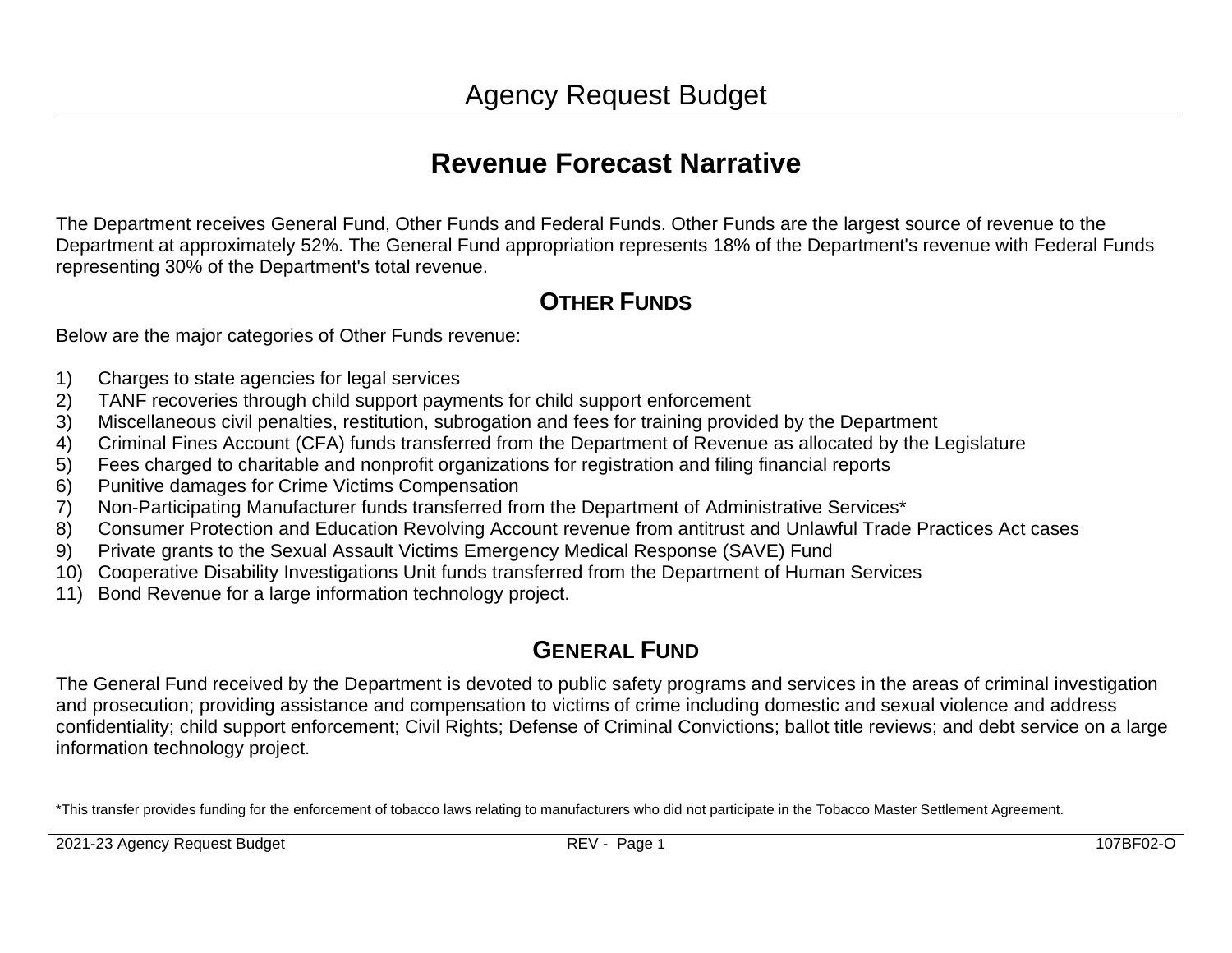## **FEDERAL FUNDS**

Three programs within the Department are supported by matching Federal Funds: crime victims' compensation, child support enforcement and Medicaid fraud. The Department also receives direct federal grants for specific projects and activities.

## **DETAIL OF FEE, LICENSE OR ASSESSMENT REVENUE**

On February 9, 2018, President Trump signed Public Law (P.L.) [115-123,](https://www.congress.gov/bill/115th-congress/house-bill/1892/text?q=%7B%22search%22%3A%5B%22hr1892%22%5D%7D&r=1) the Bipartisan Budget Act of 2018. Section 53117 of P.L. 115-123, Modernizing child support enforcement fees, amends Section 454(6)(B)(ii) of the Social Security Act to increase the annual collection fee from \$25 to \$35. The law also revises the amount from \$500 to \$550 that the state must collect and disburse to the family before imposing the fee each federal fiscal year.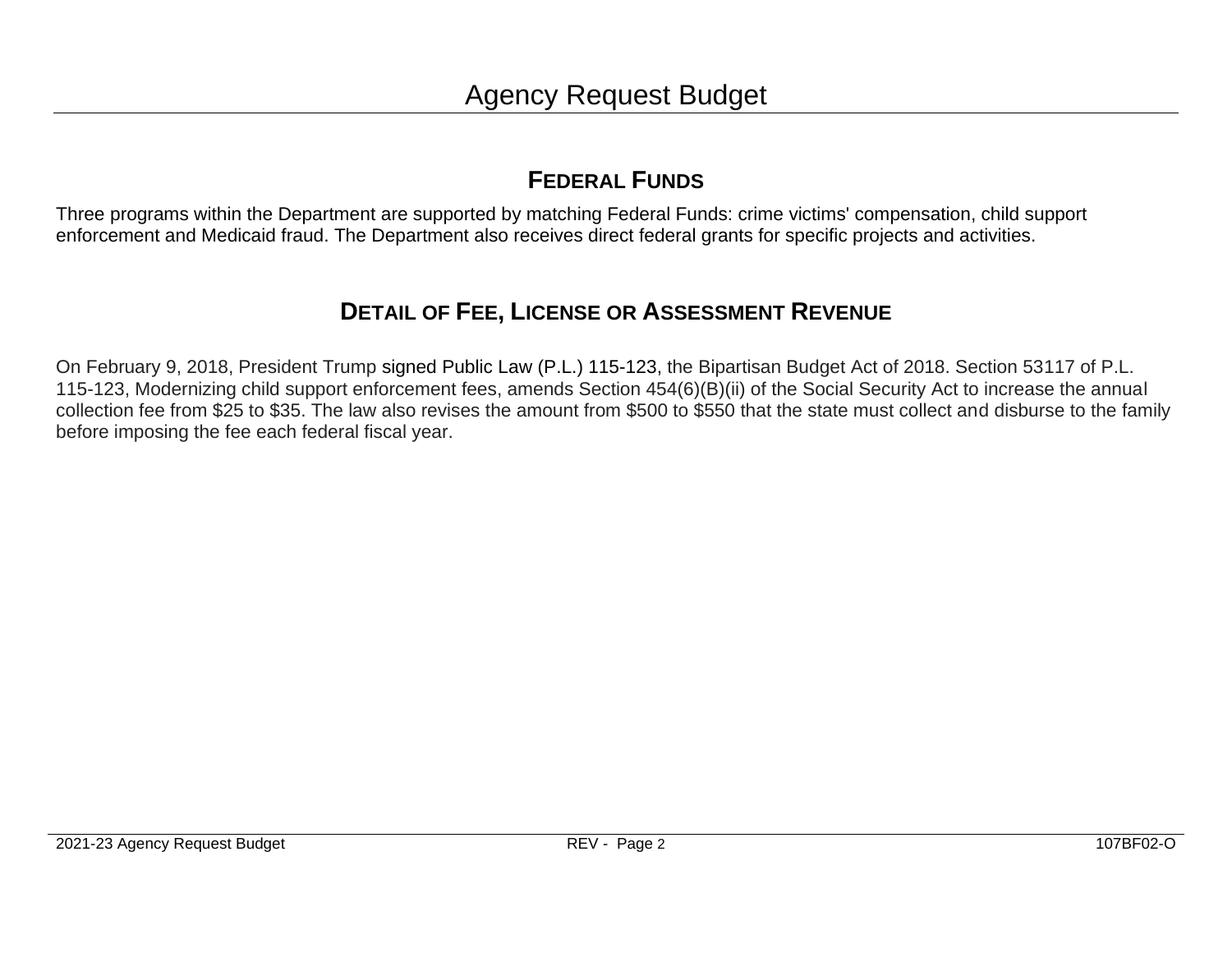# Agency Request Budget

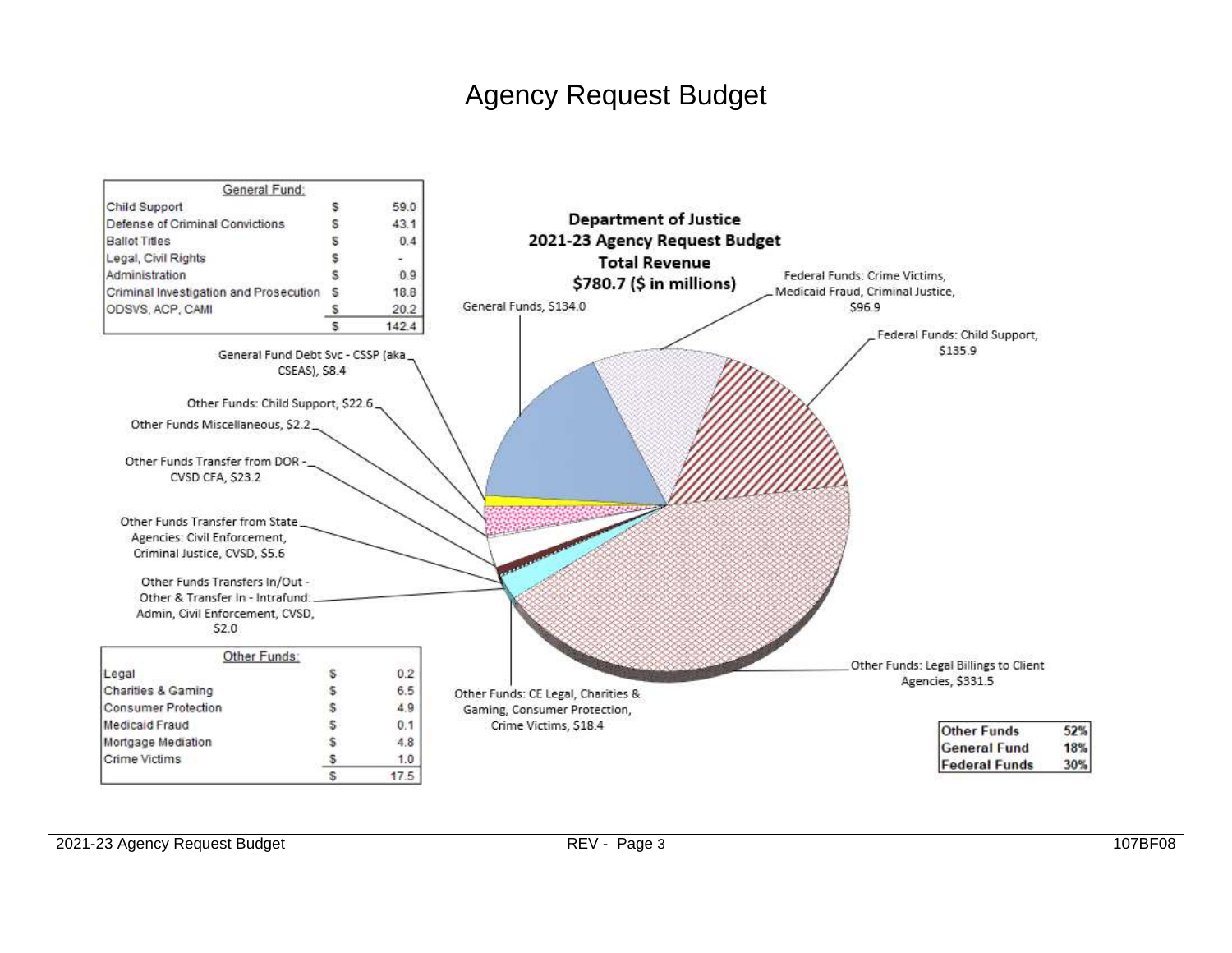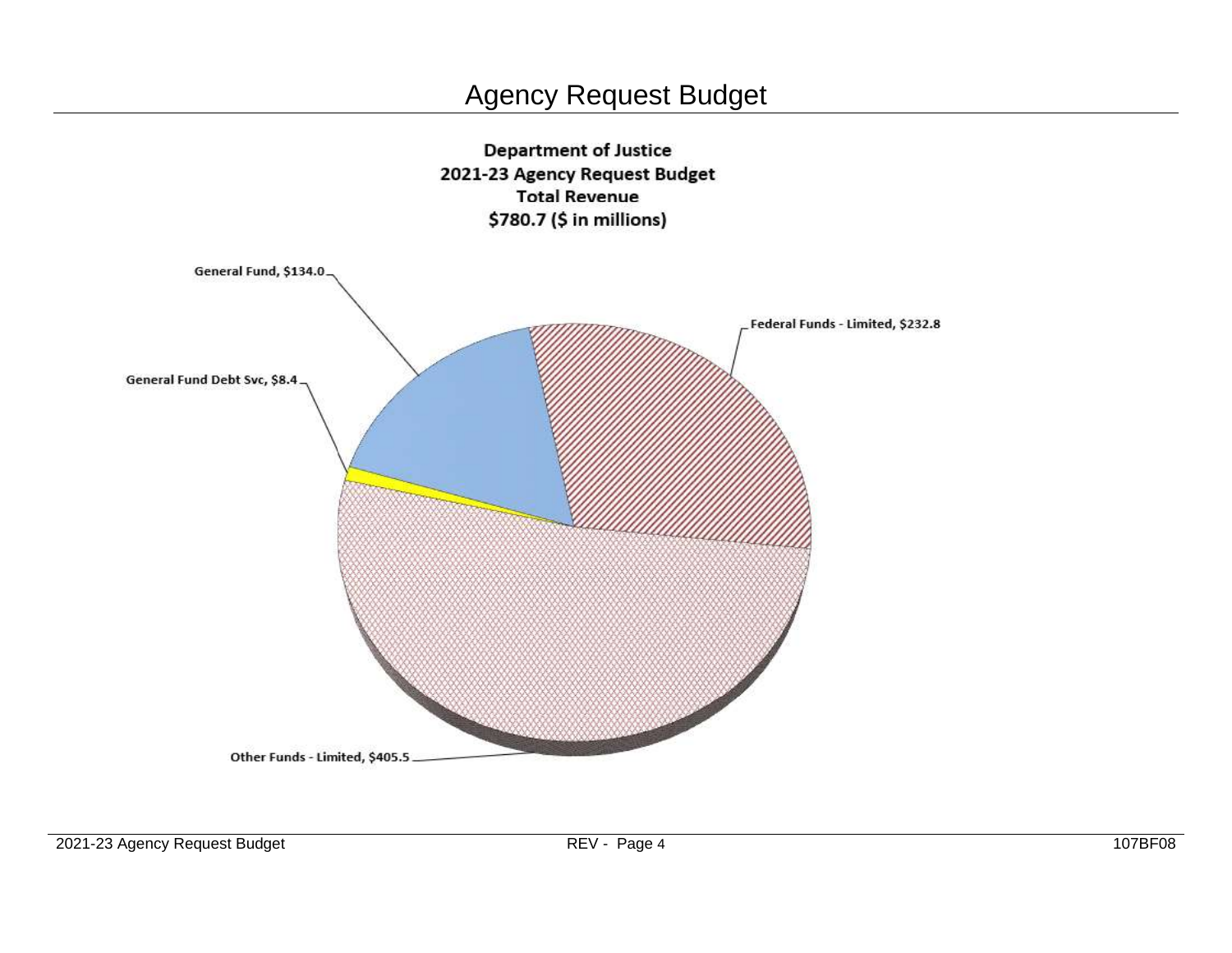## DETAIL OF LOTTERY FUNDS, OTHER FUNDS, AND FEDERAL FUNDS REVENUE

|                                            |           | <b>ORBITS</b>        |                         |                          |    | 2019-21       |    |                          |                         |               |                         | 2021-23        |    |                          |
|--------------------------------------------|-----------|----------------------|-------------------------|--------------------------|----|---------------|----|--------------------------|-------------------------|---------------|-------------------------|----------------|----|--------------------------|
|                                            |           |                      |                         |                          |    | Legislatively |    | 2019-21                  |                         | Agency        |                         | Governor's     |    | Legislatively            |
| Source                                     | Fund      | Revenue Acct         |                         | 2017-19 Actuals          |    | Approved      |    | Estimated                |                         | Request       |                         | <b>Budget</b>  |    | Adopted                  |
|                                            |           | 0205.0410.055        |                         |                          |    |               |    |                          |                         |               |                         |                |    |                          |
| Child Support - Other Funds Ltd            |           | 3400 5,0605,0975     | S.                      | 47,832,385               | \$ | 32,724,423    |    | \$ 32,724,423            |                         | \$22,571,898  | \$                      |                | S  |                          |
| Child Support - Other Funds Non-Ltd        |           | 3200 0410.0975       | \$.                     |                          | S  |               | S  |                          | \$.                     |               | \$.                     | $\blacksquare$ | S  | $\blacksquare$           |
| Child Support - Federal Funds Ltd          | 6400 0995 |                      | S                       | 132,815,775              | £. | 130,339,715   |    | \$130,339,715            |                         | \$135,865,849 | S                       |                | S  | ٠                        |
| Child Support - Federal Funds Non-Ltd      | 6200 0995 |                      | S.                      |                          | S  |               | S  |                          | S                       |               | S                       |                | S  | $\overline{\phantom{a}}$ |
| Misc.Transfers In/(Out) - Other Funds Ltd  | 3400      |                      | \$                      | $\overline{\phantom{0}}$ | S  |               | S  |                          | \$                      |               | \$                      |                | S  | $\sim$                   |
| Legal Billings to Client Agencies - Other  |           |                      |                         |                          |    |               |    |                          |                         |               |                         |                |    |                          |
| Funds Ltd                                  |           | 3400 0410,0415       |                         | \$198,101,360            |    | \$270,116,707 |    | \$270,116,707            |                         | \$331,528,414 | \$                      |                | S  |                          |
| Legal Billings to Client Agencies          |           | 8800 0410,0415       | £.                      |                          |    |               |    |                          |                         |               |                         |                |    |                          |
| Misc. Legal - Other Funds Ltd              |           | 3400 0705.0975       | £                       | 984,252                  | S  | 367,506       | S  | 367,506                  | S                       | 378,000       | S                       |                | S  | $\sim$                   |
| Misc. Legal                                |           | 8800 0705.0975       | S                       | 46,504                   |    |               |    |                          |                         |               |                         |                |    |                          |
| Misc. Legal - Transfer In/(Out)            |           | 3400 1010, 1257, 201 | S                       |                          | S  |               | S  | $\overline{\phantom{0}}$ | S                       |               | S                       |                | £. | $\sim$                   |
| Medicaid Fraud - Other Funds Ltd           |           | 3400 0410.0605.097   | \$                      | 348.784                  | \$ | 75,000        | \$ | 75,000                   | \$                      | 100,000       | $\mathfrak{s}$          |                | \$ |                          |
| Medicaid Fraud - Other Funds Ltd -         |           |                      |                         |                          |    |               |    |                          |                         |               |                         |                |    |                          |
| Transfers In -Intrafund                    |           | 3400 1010            | S                       |                          | S  |               | \$ |                          | \$                      |               | \$                      |                | \$ |                          |
| Medicaid Fraud - Federal Funds Ltd         | 6400 0995 |                      | $\overline{\mathbf{s}}$ | 4.411.731                | S  | 4,971,466     | \$ | 4.971.466                | £.                      | 5,499,718     | $\overline{\mathbf{s}}$ |                | S  | $\sim$                   |
| Charitable Activities (Charities/Gaming) - |           | 0205.0410.050        |                         |                          |    |               |    |                          |                         |               |                         |                |    |                          |
| Other Funds Ltd - Fees                     |           | 3400 5.0705.0975     | S                       | 7,479,603                | S  | 6,476,550     | \$ | 6,476,550                | \$                      | 6,475,150     | \$                      |                | \$ |                          |
| Consumer Protection and Education - Other  |           |                      |                         |                          |    |               |    |                          |                         |               |                         |                |    |                          |
| Funds Ltd - Antitrust and Unlawful Trade   |           | 0205,0410,097        |                         |                          |    |               |    |                          |                         |               |                         |                |    |                          |
| <b>Practices Act cases</b>                 | 3400 5    |                      | \$                      | 48.570.361               | \$ | 5,715,122     | \$ | 5.715.122                | \$                      | 8.258.780     | \$                      |                | S  |                          |
| Consumer Protection and Education - Other  |           |                      |                         |                          |    |               |    |                          |                         |               |                         |                |    |                          |
| Funds Ltd - Transfers In/Out - Intrafund   |           | 3400 2010            | \$                      |                          | \$ |               | \$ |                          | \$                      |               | \$                      |                | \$ |                          |
| Consumer Protection and Education - Other  |           |                      |                         |                          |    |               |    |                          |                         |               |                         |                |    |                          |
| Funds Ltd - Transfers In/Out - Other       |           | 3400 2050            | \$                      | ٠                        | \$ | ۰             | S  | ۰                        | \$                      | ٠             | \$                      |                | \$ | $\overline{\phantom{a}}$ |
| Consumer Protection and Education - Other  |           |                      |                         |                          |    |               |    |                          |                         |               |                         |                |    |                          |
| Funds Ltd - Transfers In/Out - Intrafund   |           | 3200 1010,2010       | \$                      |                          | S  |               | \$ |                          | \$                      |               | S                       |                | \$ |                          |
| Mortgage Mediation - Other Funds Ltd       | 3400 0205 |                      | S                       | 2.957.970                | S  |               | \$ |                          | $\overline{\mathbb{S}}$ | 3.000.000     | $\overline{\mathbf{s}}$ |                | \$ |                          |
| Mortgage Mediation - Other Funds Ltd -     |           |                      |                         |                          |    |               |    |                          |                         |               |                         |                |    |                          |
| Transfers In/Out - Other**                 | 3400 975  |                      | \$                      |                          | S  | 4,800,000     | \$ | 4,800,000                | \$                      |               | \$                      |                | \$ |                          |
| Tobacco Enforcement - Other Funds Ltd      |           | 3400 0410,0975       | £.                      | 1,225                    | S  |               | S  |                          | $\overline{\mathbf{s}}$ | ÷.            | $\overline{\mathbf{r}}$ |                | S  | $\sim$                   |
| Tobacco Enforcement - Other Funds Ltd -    |           |                      |                         |                          |    |               |    |                          |                         |               |                         |                |    |                          |
| Transfer In - DAS                          |           | 3400 1107            | S                       | 1,822,901                | \$ |               | \$ | 1                        | \$                      | 700,000       | \$                      |                | \$ |                          |
| Crime Victims - Other Funds Ltd - Civil    |           |                      |                         |                          |    |               |    |                          |                         |               |                         |                |    |                          |
| penalties, restitution, punitive damages,  |           | 0410,0505,060        |                         |                          |    |               |    |                          |                         |               |                         |                |    |                          |
| SAVE donations, etc.                       |           | 3400 5.0905.0975     | S.                      | 1.917.586                | \$ | 1.085.914     | S  | 1.085.914                | \$                      | 1.085.221     | S.                      |                | S  |                          |
|                                            |           |                      |                         |                          |    |               |    |                          |                         |               |                         |                |    |                          |
|                                            |           |                      |                         |                          |    |               |    |                          |                         |               |                         |                |    |                          |

2021-23 Agency Request Budget **REV - Page 5** 107BF07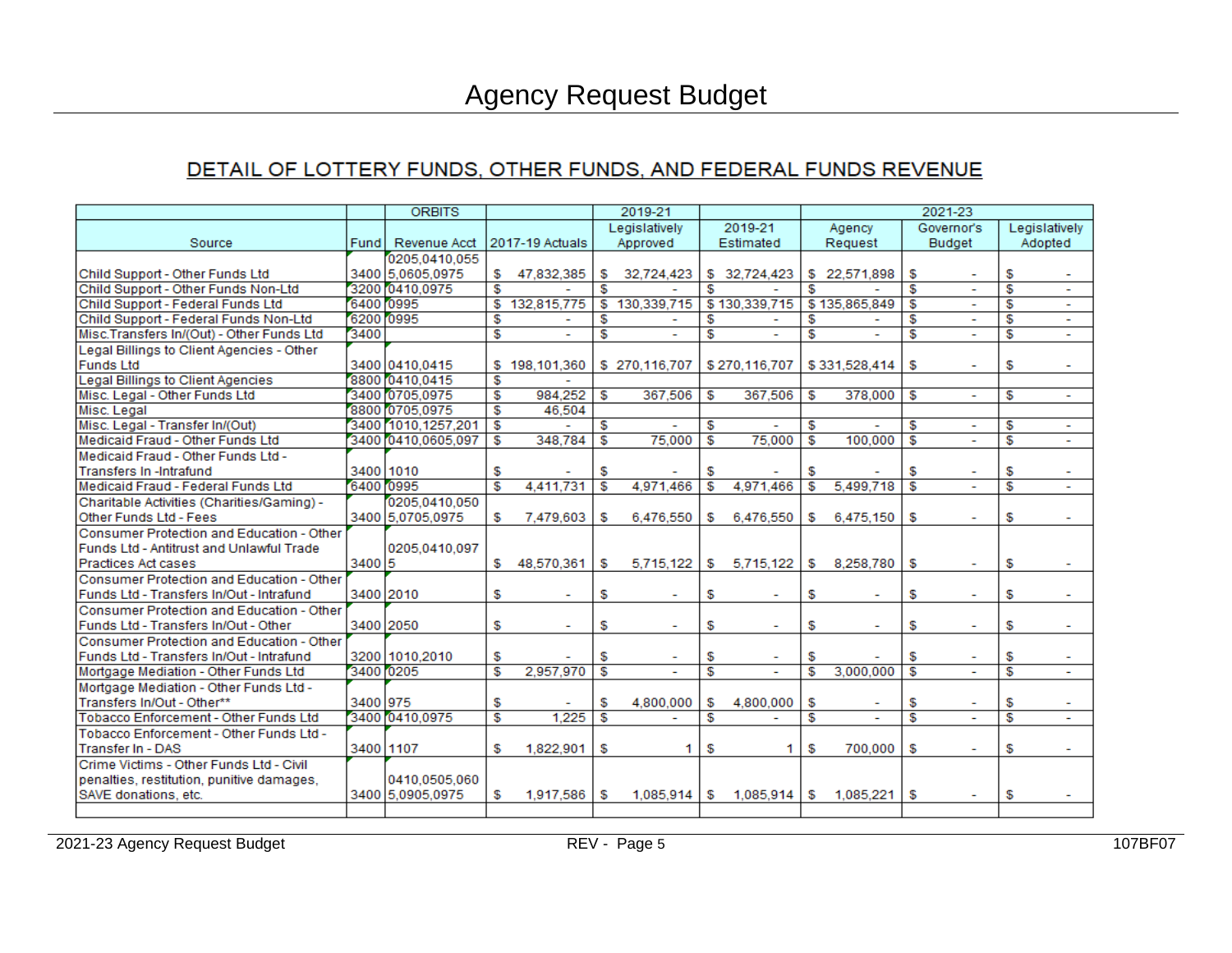## DETAIL OF LOTTERY FUNDS, OTHER FUNDS, AND FEDERAL FUNDS REVENUE (CONTINUED)

|                                             |           | <b>ORBITS</b> |     |                          |    | 2019-21       |     |                          | 2021-23 |                          |    |               |                         |                          |
|---------------------------------------------|-----------|---------------|-----|--------------------------|----|---------------|-----|--------------------------|---------|--------------------------|----|---------------|-------------------------|--------------------------|
|                                             |           |               |     |                          |    | Legislatively |     | 2019-21                  |         | Agency                   |    | Governor's    |                         | Legislatively            |
| Source                                      | Fund      | Revenue Acct  |     | 2017-19 Actuals          |    | Approved      |     | Estimated                |         | Request                  |    | <b>Budget</b> |                         | Adopted                  |
|                                             |           |               |     |                          |    |               |     |                          |         |                          |    |               |                         |                          |
| Crime Victims - Other Funds Non-Ltd         |           | 3200 0975     | S   | $\overline{\phantom{0}}$ | \$ |               | S   | ٠                        | S       | $\overline{\phantom{a}}$ | \$ |               | S                       |                          |
| Crime Victims - Other Funds Ltd - Transfer  |           |               |     |                          |    |               |     |                          |         |                          |    |               |                         |                          |
| In CFA                                      |           | 3400 1150     | SS. | 21,425,423               | S. | 20,144,307    |     | \$ 20,144,307            |         | \$23,172,359             | \$ |               | S                       |                          |
| Crime Victims - Other Funds Ltd - Transfers |           | 1010,1257,201 |     |                          |    |               |     |                          |         |                          |    |               |                         |                          |
| In/Out                                      |           | 3400 0.2291   | \$  | $(49, 913)$ \$           |    | (26,000)      | l S | (26,000)                 | \$      | 679,355                  | \$ |               | S.                      |                          |
| Crime Victims - Other Funds Non-Ltd -       |           | 1010,1257,    |     |                          |    |               |     |                          |         |                          |    |               |                         |                          |
| <b>Transfers In/Out</b>                     |           | 3200 2010     | \$  |                          | \$ |               | S   |                          | \$      |                          | \$ |               | \$                      |                          |
| Crime Victims - Federal Funds Ltd - VOCA,   |           |               |     |                          |    |               |     |                          |         |                          |    |               |                         |                          |
| <b>VAWA</b>                                 | 6400 0995 |               | S.  | 44,128,890               | S  | 50,265,924    |     | \$50,265,924             |         | \$89,882,059             | S  |               | \$                      |                          |
| Criminal Justice - Other Funds Ltd - WSIN.  |           | 0210,0410,070 |     |                          |    |               |     |                          |         |                          |    |               |                         |                          |
| <b>TTCTF, etc.</b>                          |           | 3400 5.0975   | S   | 316,726                  | S  | 1,327,939     | S   | 1,327,939                | S.      | 1,327,939                | S  |               | S                       |                          |
| CJ - Other Funds Non-Ltd - RICO             |           | 3200 0975     | S   |                          | S  |               | S   |                          | \$      |                          | \$ |               | S                       | $\overline{\phantom{a}}$ |
| Criminal Justice - Federal Funds Ltd -      |           |               |     |                          |    |               |     |                          |         |                          |    |               |                         |                          |
| HIDTA, etc.                                 |           | 6400 0995     | \$  | 1,005,795                | \$ | 1,418,373     | S   | 1,418,373                | S.      | 1.504.327                | \$ |               | S                       |                          |
| Criminal Justice - Other Funds Ltd -        |           | 1100,1248,125 |     |                          |    |               |     |                          |         |                          |    |               |                         |                          |
| Transfers In - CDIU/Terrorism/DUI           | 3400 7    |               | S.  | 4,819,726                | S  | 5,727,258     | S.  | 5,727,258                | S       | 6,243,369                | \$ |               | \$                      |                          |
| Criminal Justice - Other Funds Non-Ltd -    |           |               |     |                          |    |               |     |                          |         |                          |    |               |                         |                          |
| Transfers In/(Out) - RICO                   |           | 3200 2010     | \$  |                          | \$ |               | S   |                          | \$      |                          | \$ |               | \$                      |                          |
| <b>Transfer to General Fund</b>             |           | 8800 2060     | \$  | (1,941,526)              | \$ |               | \$  |                          | \$      |                          |    |               | S                       |                          |
|                                             |           |               |     |                          |    |               |     |                          |         |                          |    |               |                         |                          |
| Total Other Funds Ltd*                      | 3400      |               | \$. | 334,633,367              |    | \$348,534,727 |     | \$348,534,727            |         | \$405,520,485            | S  |               | \$                      | $\overline{\phantom{a}}$ |
| Total Other Funds Non-Ltd 3200              |           |               | \$  |                          | \$ |               | S   |                          | \$      |                          | \$ |               | $\overline{\mathbb{S}}$ | ۰                        |
| Total Other Funds Cap Const 3020            |           |               | \$  | ٠                        | \$ |               | S   | $\overline{\phantom{a}}$ | S       | $\overline{\phantom{a}}$ | \$ |               | S                       | ٠                        |
| Total Fed Funds Cap Const 6020              |           |               | \$  |                          | S  |               | S   |                          | S       |                          | S  |               | S                       | $\blacksquare$           |
| Total Federal Funds Ltd 6400                |           |               | S   | 182.362.191              | S  | 186,995,478   |     | \$186,995,478            |         | \$232,751,953            | \$ |               | S                       | $\blacksquare$           |
| Total Federal Funds Non-Ltd 6200            |           |               | \$  |                          | \$ |               | \$  |                          | \$      |                          | \$ |               | \$                      |                          |

\*General Fund 8800 considered Other Funds 3400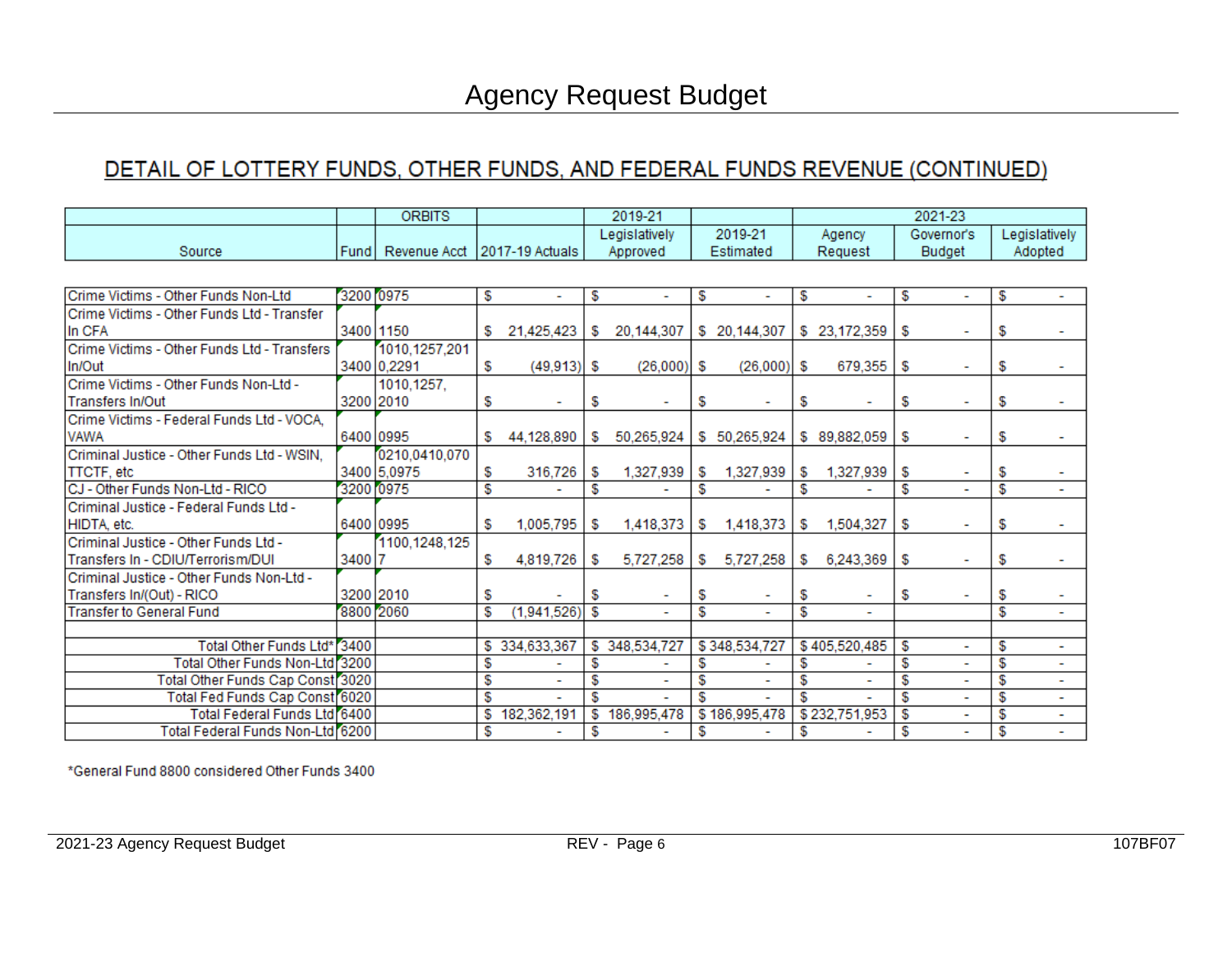#### DETAIL OF LOTTERY FUNDS, OTHER FUNDS, AND FEDERAL FUNDS REVENUE

| <b>Source</b>                         | <b>2017-19 Actuals</b> | 2019-21 Leg<br><b>Adopted Budget</b> | 2019-21 Leg<br><b>Approved Budget</b> | 2021-23 Agency<br><b>Request Budget</b> | 2021-23<br><b>Governor's Budget</b> | 2021-23 Leg.<br><b>Adopted Budget</b> |
|---------------------------------------|------------------------|--------------------------------------|---------------------------------------|-----------------------------------------|-------------------------------------|---------------------------------------|
| <b>Other Funds</b>                    |                        |                                      |                                       |                                         |                                     |                                       |
| <b>Business Lic and Fees</b>          | 10,991,929             | 7.763.600                            | 7,763,600                             | 7,601,001                               |                                     |                                       |
| Non-business Lic. and Fees            | 26                     |                                      |                                       |                                         |                                     |                                       |
| <b>Federal Revenues</b>               | 13,215,407             | 12,876,000                           | 12,876,000                            | 12,556,000                              |                                     |                                       |
| <b>Charges for Services</b>           | 165,336,250            | 270.541.503                          | 270,541,503                           | 332,655,251                             |                                     |                                       |
| Admin and Service Charges             | 33,072,292             |                                      |                                       |                                         |                                     |                                       |
| <b>Fines and Forfeitures</b>          | 25,697,724             | 663,258                              | 663,258                               | 739,377                                 |                                     |                                       |
| General Fund Obligation Bonds         | 16,980,000             | 3.687.823                            | 3,687,823                             |                                         |                                     |                                       |
| Interest Income                       | 1,053,926              | 112,652                              | 112,652                               | 183,760                                 |                                     |                                       |
| Sales Income                          | 10,790                 | 20,050                               | 20,050                                | 20,050                                  |                                     |                                       |
| Donations                             | 55,335                 | 47,484                               | 47,484                                | 3.180                                   |                                     |                                       |
| Other Revenues                        | 42,143,077             | 26,976,791                           | 26,976,791                            | 20,966,783                              |                                     |                                       |
| Transfer In - Intrafund               | 150,000                | ×                                    |                                       |                                         |                                     |                                       |
| <b>Transfer In Other</b>              | 20,158                 | 569,430                              | 569,430                               | 1,995,994                               |                                     |                                       |
| Tsfr From Human Svcs, Dept of         | 1,313,066              | 1,523,772                            | 1,523,772                             | 1,752,338                               |                                     |                                       |
| <b>Tsfr From Administrative Svcs</b>  | 1,822,901              | 1                                    | -1                                    | 700,000                                 |                                     |                                       |
| Tsfr From Justice, Dept of            | 143,548                |                                      |                                       |                                         |                                     |                                       |
| Tsfr From Revenue, Dept of            | 21,281,875             | 20, 144, 307                         | 20.144.307                            | 23,172,359                              |                                     |                                       |
| <b>Tsfr From Military Dept, Or</b>    | 533,106                |                                      |                                       |                                         |                                     |                                       |
| <b>Tsfr From Pub Safety Stds/Trng</b> | 2.176,813              | 2.688.392                            | 2,688,392                             | 2,688,392                               |                                     |                                       |
| Tsfr From Transportation, Dept        | 776,583                | 945.664                              | 945,664                               | 512,000                                 |                                     |                                       |
| Transfer Out - Intrafund              | (150,000)              |                                      |                                       |                                         |                                     |                                       |
| <b>Transfer to General Fund</b>       | (1,941,526)            |                                      |                                       |                                         |                                     |                                       |
| Tsfr To Corrections, Dept of          | (49, 913)              | (26,000)                             | (26,000)                              | (26,000)                                |                                     |                                       |
| <b>Total Other Funds</b>              | \$334,633,367          | \$348,534,727                        | \$348,534,727                         | \$405,520,485                           |                                     |                                       |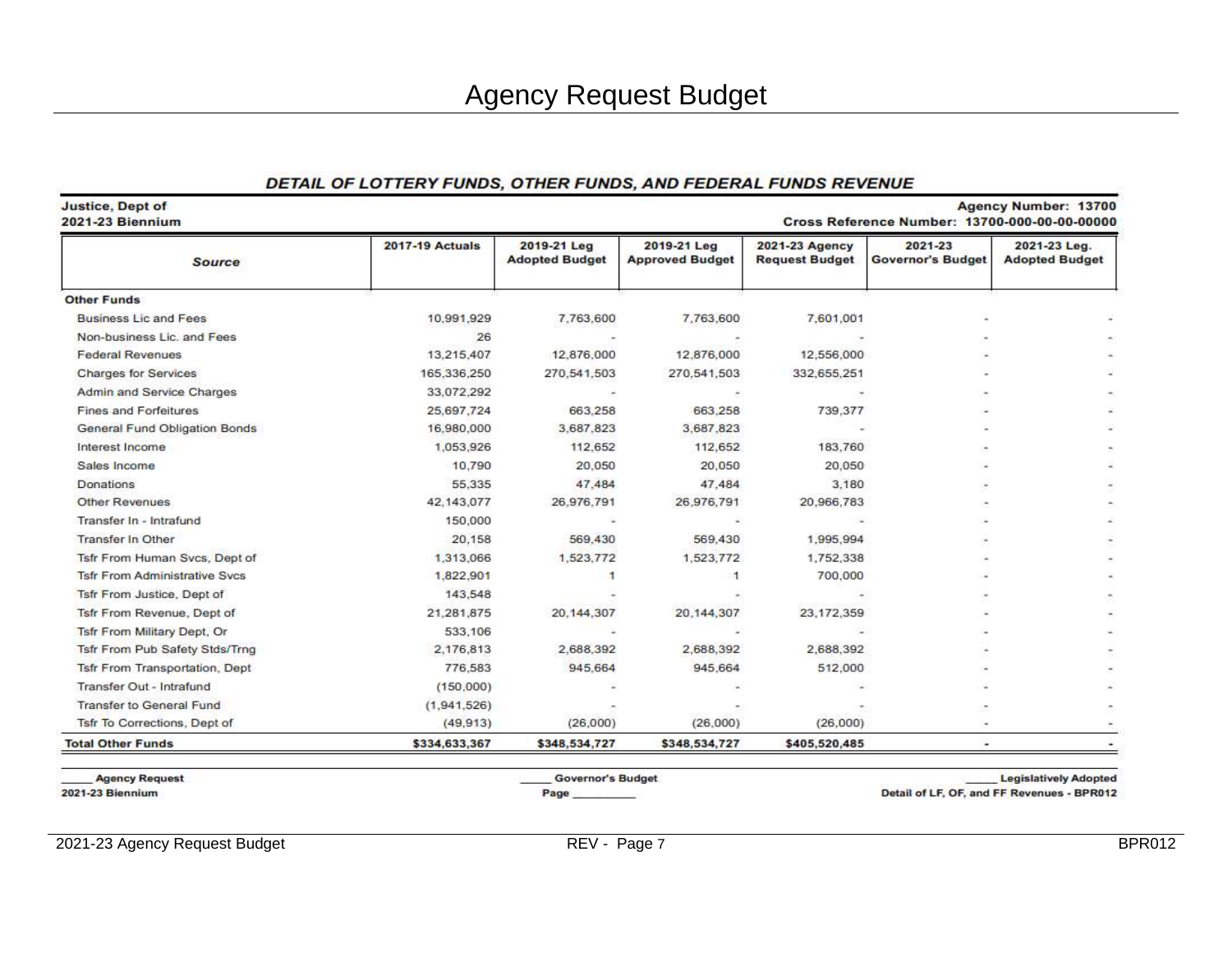### DETAIL OF LOTTERY FUNDS, OTHER FUNDS, AND FEDERAL FUNDS REVENUE

| Agency Number: 13700<br><b>Justice, Dept of</b><br>2021-23 Biennium<br>Cross Reference Number: 13700-000-00-00-00000 |                        |                                      |                                       |                                         |                                     |                                       |  |  |  |
|----------------------------------------------------------------------------------------------------------------------|------------------------|--------------------------------------|---------------------------------------|-----------------------------------------|-------------------------------------|---------------------------------------|--|--|--|
| <b>Source</b>                                                                                                        | <b>2017-19 Actuals</b> | 2019-21 Leg<br><b>Adopted Budget</b> | 2019-21 Leg<br><b>Approved Budget</b> | 2021-23 Agency<br><b>Request Budget</b> | 2021-23<br><b>Governor's Budget</b> | 2021-23 Leg.<br><b>Adopted Budget</b> |  |  |  |
| <b>Federal Funds</b>                                                                                                 |                        |                                      |                                       |                                         |                                     |                                       |  |  |  |
| <b>Federal Funds</b>                                                                                                 | 182,362,191            | 186, 995, 478                        | 186.995.478                           | 232,751,953                             |                                     |                                       |  |  |  |
| <b>Total Federal Funds</b>                                                                                           | \$182,362,191          | \$186,995,478                        | \$186,995,478                         | \$232,751,953                           |                                     |                                       |  |  |  |

\_Agency Request 2021-23 Biennium

Governor's Budget Page

**Legislatively Adopted** Detail of LF, OF, and FF Revenues - BPR012